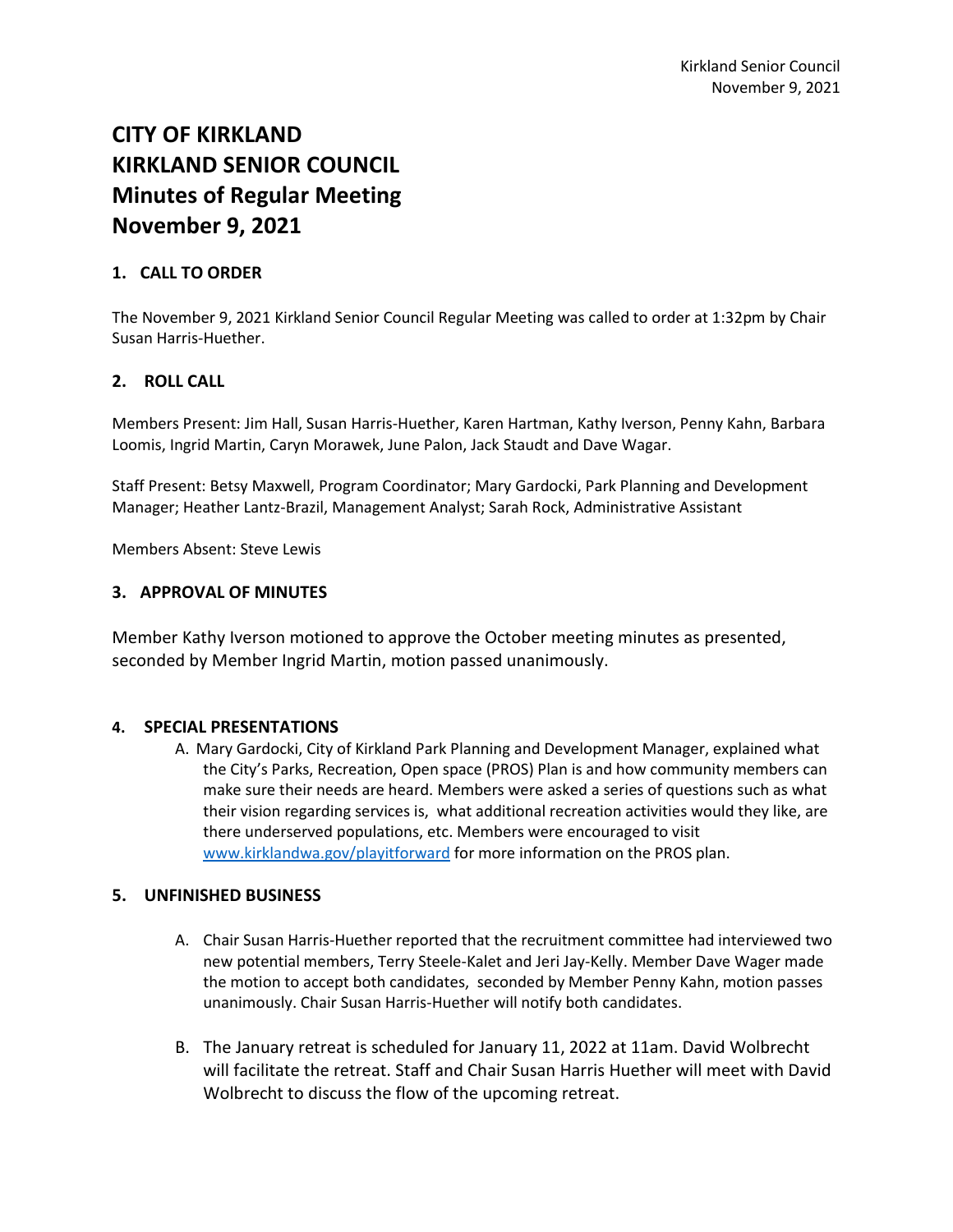If the KSC is able to begin meeting in person there is a new vaccination mandate at the Community Center.

#### **6. NEW BUSINESS**

- A. Member Penny Kahn made a motion that Susan Harris Huether be elected as Chair for 2022, Barbara Loomis be elected as Vice Chair for 2022 and that Karen Hartman be elected as Recording Secretary for 2022. The motion was seconded by Dave Wager and was approve unanimously.
- B. Staffed received quotes for fleece vests for the members. Chair Susan Harris-Huether will get the sizes for the new members.

### **7. COMMUNICATIONS**

- A. Member Reports
	- i. Advocacy

Member Karen Hartman reported that there is a proposed Medicare expansion that would include dental and hearing. At this point is it unsure if the expansion proposal will make it to the final bill in Congress.

Chair Susan Harris- Huether reported on the Senior Lobby Conference that several members attended. The state budget was discussed at the conference including an upcoming transportation Bill. It was suggested that members go online to see the conference agenda and discussion notes.

ii. Art Show

Member Penny Kahn updated the members on the upcoming Art Show at Merrill Garden. The artist reception is scheduled for Thursday, May 5, 2022. Set-up for the art show will be May 4, 2022 and the art removal will be May 25, 2022. Penny asked for volunteers for the Art Show Committee. The following members agreed to be on the committee: Susan Harris-Huether, Ingrid Martin, Caryn Morawek, Karen Hartman, Jim Hall and Barbara Loomis.

iii. Viva Volunteer